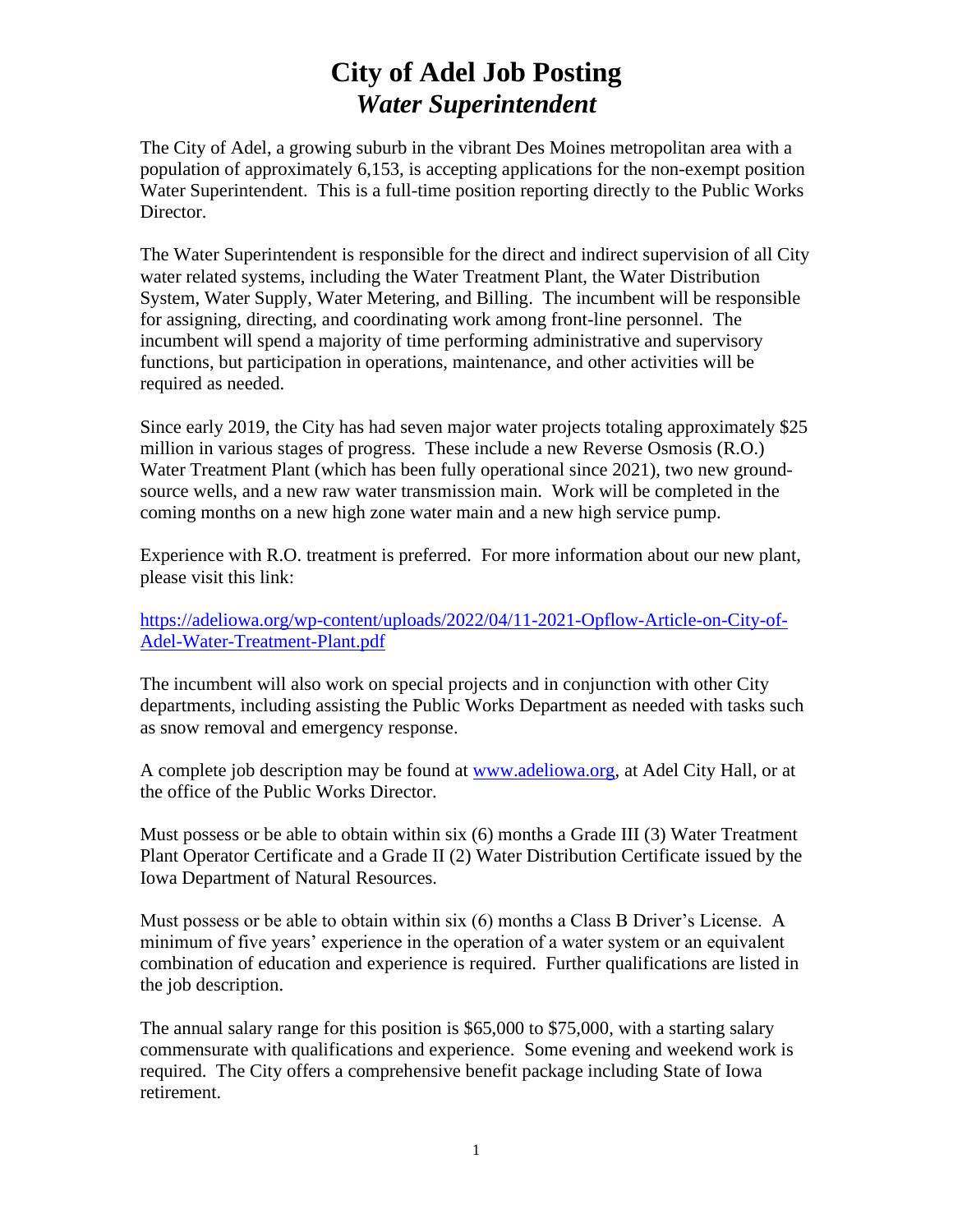# **City of Adel Job Posting** *Water Superintendent*

Interested applicants must submit a cover letter, resume, and a City application (which may be found at [www.adeliowa.org\)](http://www.adeliowa.org/) to Anthony Brown, City Administrator, at  $\frac{abrown@addeliowa.org}{abrown@addeliowa.org}$  or by drop-box or mail to 301 South 10<sup>th</sup> Street, Adel, Iowa, 50003.

This job posting will remain open until the position has been filled. Interested applicants are encouraged to apply as soon as possible. An initial review of candidates will be completed on Wednesday, May 11, 2022, with interviews being scheduled shortly thereafter. For more information on this opportunity, please call (515) 993-4525 or email [abrown@adeliowa.org](mailto:abrown@adeliowa.org) or [koverton@adeliowa.org](mailto:koverton@adeliowa.org)

The City of Adel is an Equal Opportunity Employer.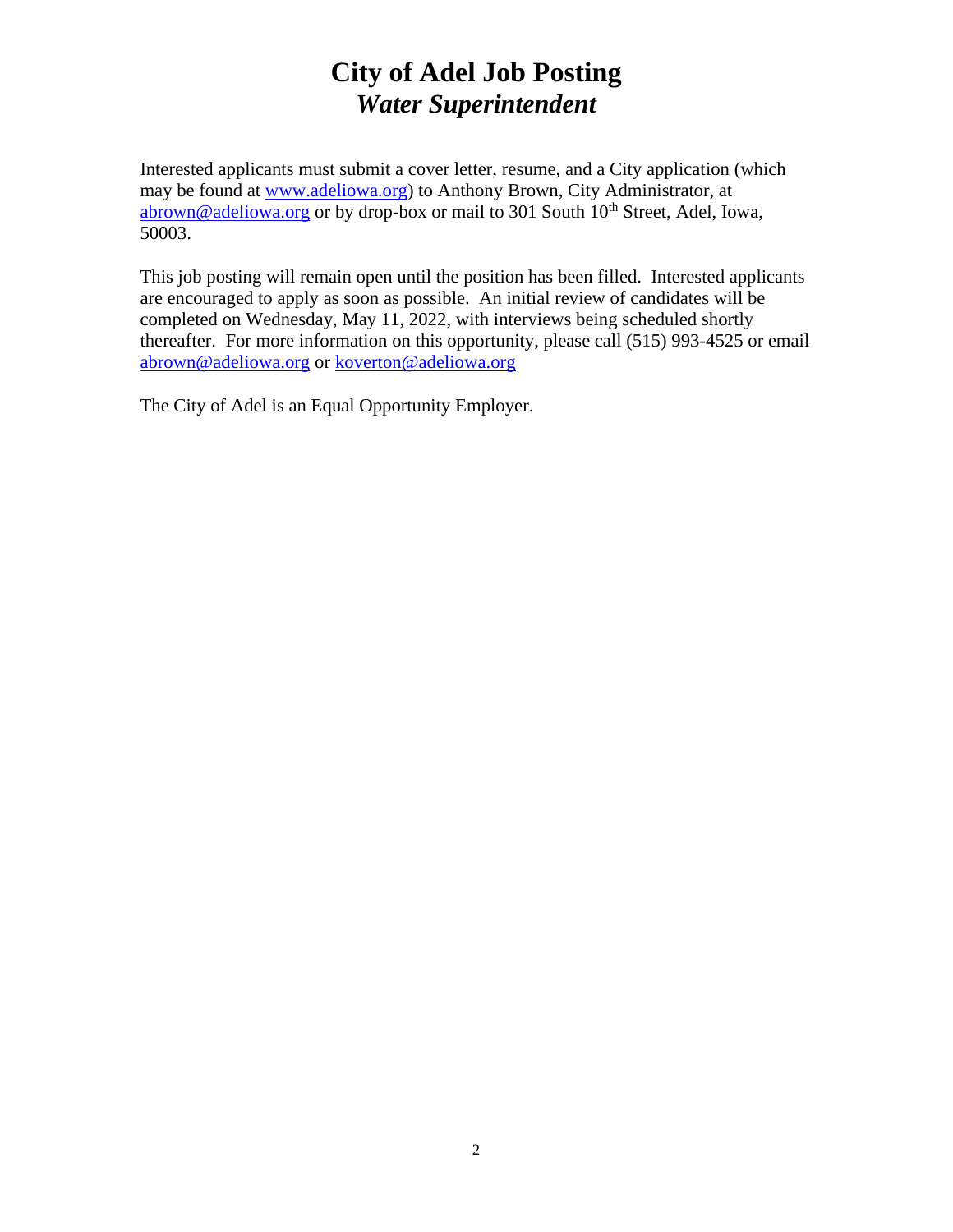# **City of Adel**

# **Water Superintendent**

**Department: Water Reports to: Director of Public Works FLSA Status: Non–Exempt**

**Written By: Kip Overton Approved By: Anthony Brown**

**Council Review and Approval: November 14, 2017 Staff Update due to IDNR requirements: December 1, 2020 Staff Update based on recent revisions to similar job description: April 12, 2022**

#### **GENERAL STATEMENT OF DUTIES:**

Positions in this classification are responsible for the direct and indirect supervision of all water related systems. To provide staff assistance, plan, organize and direct the operations of the Water Treatment Plant, Water Distribution System, Water Supply, Water Metering and assist with Billing Operations, and Customer Service Programs. This class is also responsible for assigning, directing, and coordinating work among front line personnel. Directs and coordinates administrative activities as they relate to overall system activities.

This position plans, organizes and directs corrective maintenance for the Water Treatment Plant, Water Distribution System, Water Supply, and Water Metering. This Position is responsible for keeping the facilities orderly and operational; by directing and participating in routine operation, maintenance repair and administrative duties, to supply, treat and store water for City consumption.

The Water Superintendent will spend a majority of time performing administrative and supervisory functions; however, will also be required to participate in operations and maintenance activities as needed. Relative job responsibilities may shift for short periods depending on specific workload requirements.

### **ESSENTIAL DUTIES AND RESPONSIBILITIES:**

(Any one position may not include all the duties listed nor do the listed examples include all tasks which may be found in positions of the class)

- Assist in the development and implementation of goals, objectives, policies, and priorities
- Plan, assign, schedule, and supervise employees in the operation of the water system
- Maintain surveillance of the operating efficiency of the water purification, supply, distribution, metering, and billing
- Review and maintain records and prepare reports regarding the operation of the water system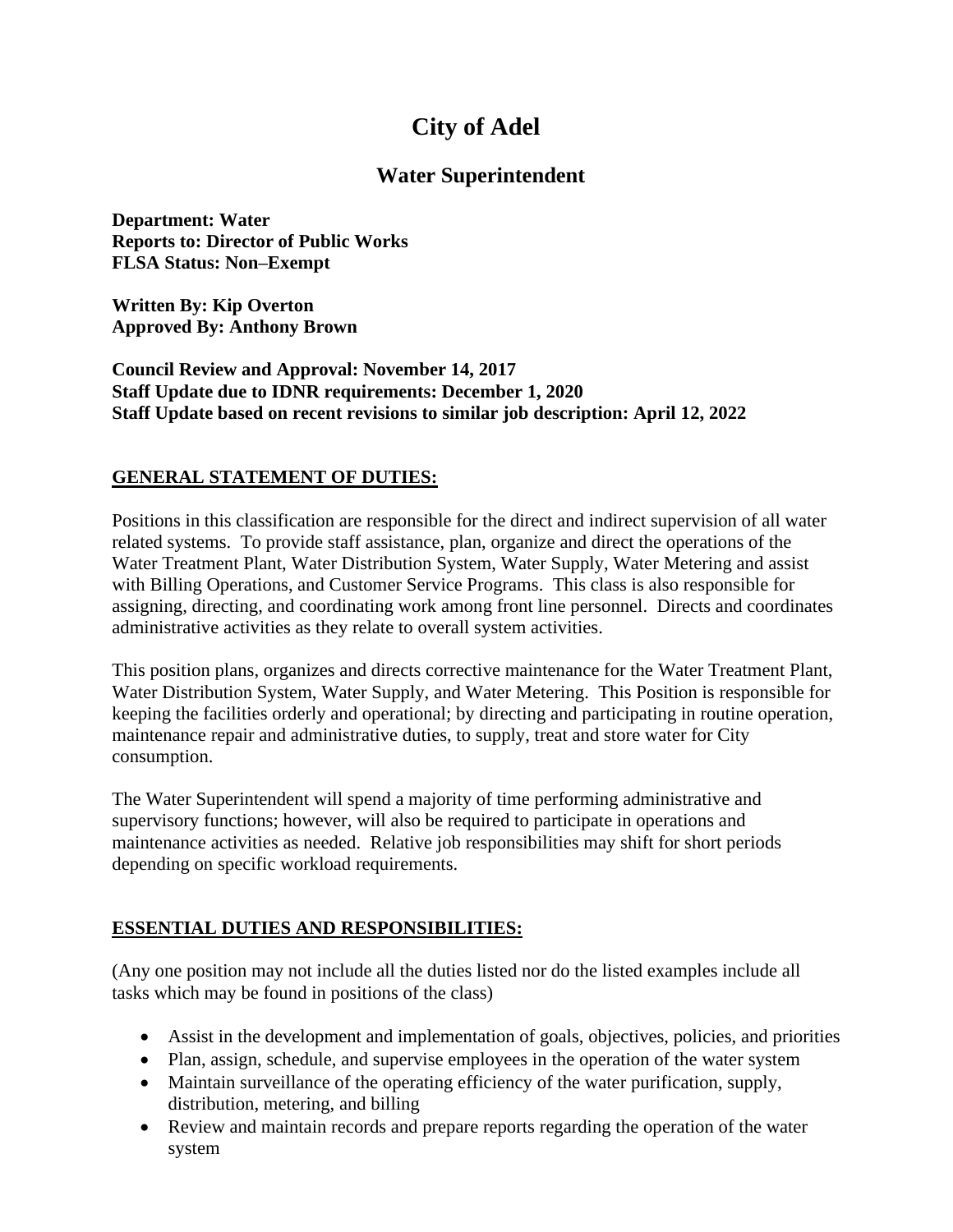- Supervise, train, prepare, and administer performance evaluations on professional and technical subordinates
- Assist in budget preparation and administration of both operating and capital improvement budget, and monitoring the use of budget funds
- Deal effectively with the public, other governmental organizations, regulatory agencies, and contractors
- Inspects jobs in progress for compliance with State and City safety requirements regarding appropriate personnel, equipment, and procedural precautions
- Prepare cost estimates and assist in development of projects and specifications
- Make periodic inspections of systems facilities for proper operating conditions
- Coordinate activities with other divisions within the City
- Recommend and assist in the planning of improvements to the water system
- Perform related work as required
- Requisition materials, supplies, and equipment
- Makes system repairs as needed and may request improvements
- Supervises and participates in the daily operation of the water system to meet performance standards, changing conditions, and emergencies
- Operates a wide variety of equipment such as tractors, dump trucks, backhoe, electrical tools, pumps, and various kinds of hydraulic systems
- Operates computers and utilizes various computer programs such as spreadsheets, word processing, and preventive maintenance programs to accomplish administrative and related work
- Maintains work time, equipment, and materials records
- Make reports of work performed
- Reviews plans and specifications for new development and capital improvement projects and recommends changes necessary to meet City standards and reduce future maintenance problems
- Maintains inventory and written data including equipment malfunctions, facility conditions, pumping rate, and equipment lubrication requirements
- Makes periodic inspections and reports system conditions to assure adherence to maintenance procedures; performs and assists in work necessary to keep the system and plant in clean, orderly, and operating condition
- Provides for the instruction and training of new water system operators and service personnel
- Responds to request; for information and complaints involving the water system and its components
- Oversees and coordinates the City's cross connection control program
- Reviews and analyzes water distribution related claims from customers and recommends whether City is responsible
- Supervises and participates in the daily operation of the Water Treatment Plant providing for adjustment of plant operations within prescribed limits to meet performance standards, changing conditions, and emergencies
- Operates and maintains City groundwater wells
- Analyzes trends, such as population and industrial growth of area being served to determine adequacy of current facilities and to project community demands for future facilities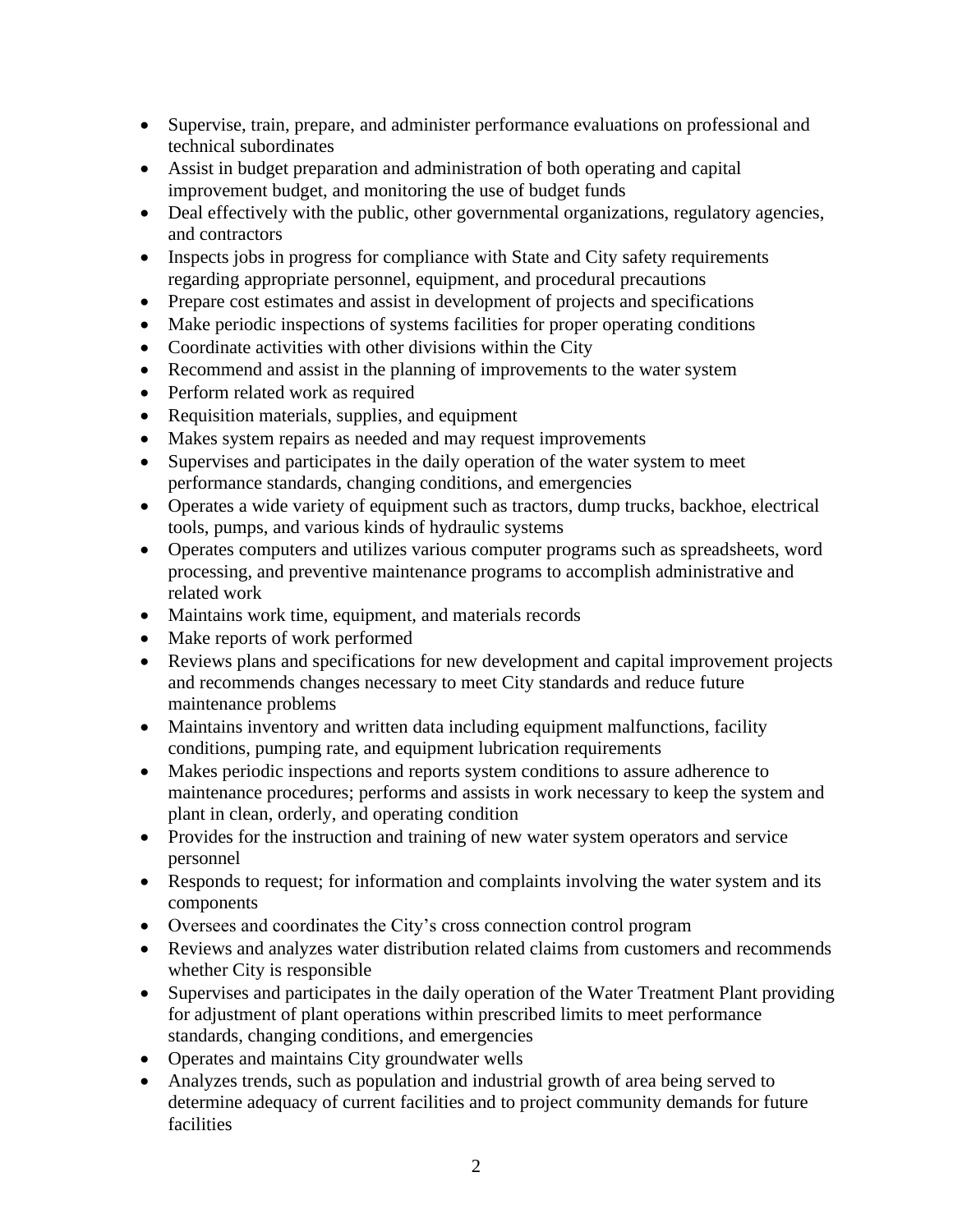- Evaluate new development in materials, tools, and equipment to recommend or purchase
- Coordinate and plan all activities that have to do with the water system, treatment, metering, billing, and customer service
- Prepare an annual budget for the department and work under that budget as approved by City Council
- Administers the City's GIS system
- Participates in the City's snow removal process

### **EMPLOYMENT STANDARDS**

#### Possession of:

- Iowa Grade III (3) Water Treatment Certificate
- Iowa Grade II (2) Water Distribution Certificate
- Iowa Commercial Driver License

#### Knowledge of:

- The operations of pumps, electrical motors, piping, valves, clay valves, control systems, and related equipment common to water treatment, distribution, supply, metering, and billing
- Modern water treatment and distribution system methods and practices
- Physical, chemical, and bacteriological processes involved in the treatment, supply, and distribution of water
- State of Iowa Water Quality Requirements and reporting procedures
- Principles of supervision, training, and budgeting
- Safety rules, including development and implementation of state mandated rules, regulations, and practices pertaining to the work
- Laws, codes, and regulations applicable to municipal utility operations
- Mechanical, electrical, and hydraulic principles
- Telemetry and computer systems

#### Ability to:

- Plan, assign, schedule, and coordinate work of subordinates in all areas of a water system
- Implement professional standards while performing job duties and acts in accordance with the expectations of the City's Employee Handbook
- Prepare reports and communicate clearly and concisely, both orally and in writing
- Prepare routine and special reports
- Supervise, train, and evaluate subordinates
- Develop and monitor complex capital and operating budget
- Identify water system needs and develop a cost-effective plan to meet needs identified
- Establish and implement goals, objective, procedures, and priorities
- Sustain physical climbing, standing, lifting, and walking
- Perform maintenance and make operating adjustments to the water system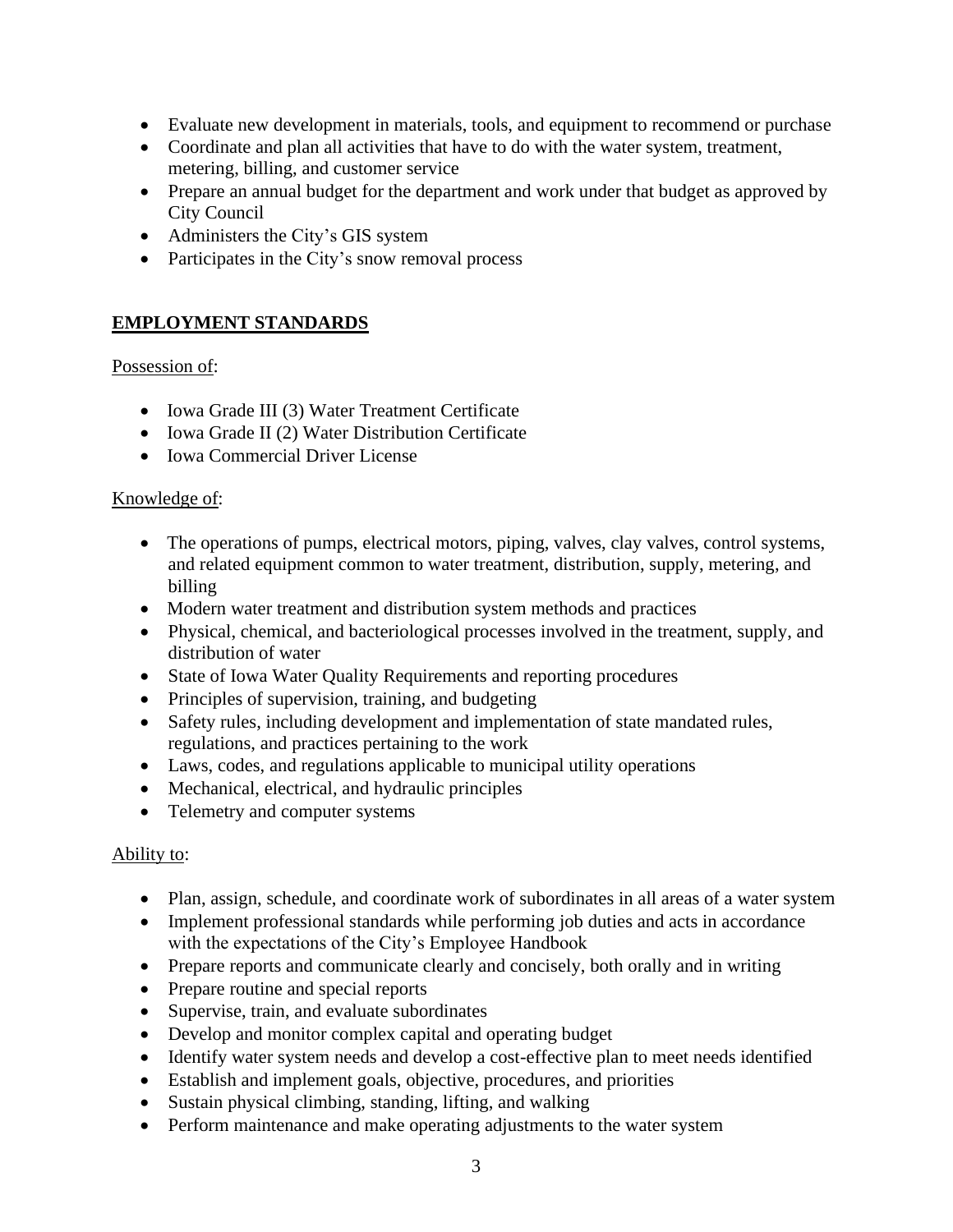- Recognize unusual, inefficient, or dangerous operating conditions
- Interpret piping, electrical, and distribution diagrams
- Supervise the operation of a variety of distribution and treatment equipment, valves, and pumps
- Learn to develop needed programs to instruct in the operation of a telemetry control system and preventative maintenance computer programs
- Lift a weight of 50 lbs. with or without reasonable accommodation
- Operate water treatment and pumping plant equipment including automatic control devices
- Understand and carry out oral and written direction
- Make mathematical calculations
- Perform standardized water quality tests and adjust plant operation accordingly
- Directly supervise both full-time, part-time, and seasonal employees. Carries out supervisory responsibilities in accordance with the organization's policies and applicable laws

## **EDUCATION AND EXPERIENCE:**

- 1. High school graduate or G.E.D. supplemented by specialized training (recent acceptable formal courses of instruction) in water Distribution, system operations; or two (2) years of college in the field of engineering, or closely related fields.
- 2. A minimum of (5) five years of experience in the operation of a water system

Or

An equivalent combination of education and experience

Must possess a Grade III (3) Water Treatment Plant Operator Certificate and a Grade II (2) Water Distribution Certificate issued by the Iowa Department of Natural Resources or able to obtain a Grade III (3) Water Treatment Plant Operator Certificate and/or a Grade II (2) Water Distribution Certificate within six (6) months of being hired into the role of Water Superintendent.

Must possess a valid Iowa driver's license and obtain a Class B driver's license within six (6) months of employment. If in possession of a valid out-of-state license, must be able to possess and maintain throughout employment a valid Iowa driver's license.

*The duties above are intended only as illustrations of the various types of work that may be performed. The omission of specific statements of duties does not exclude them from the position if the work is similar, related, or a logical assignment to the position. The job description does not constitute an employment agreement between the employer and employee and is subject to change by the employer as the needs of the employer and requirements of the job change.*